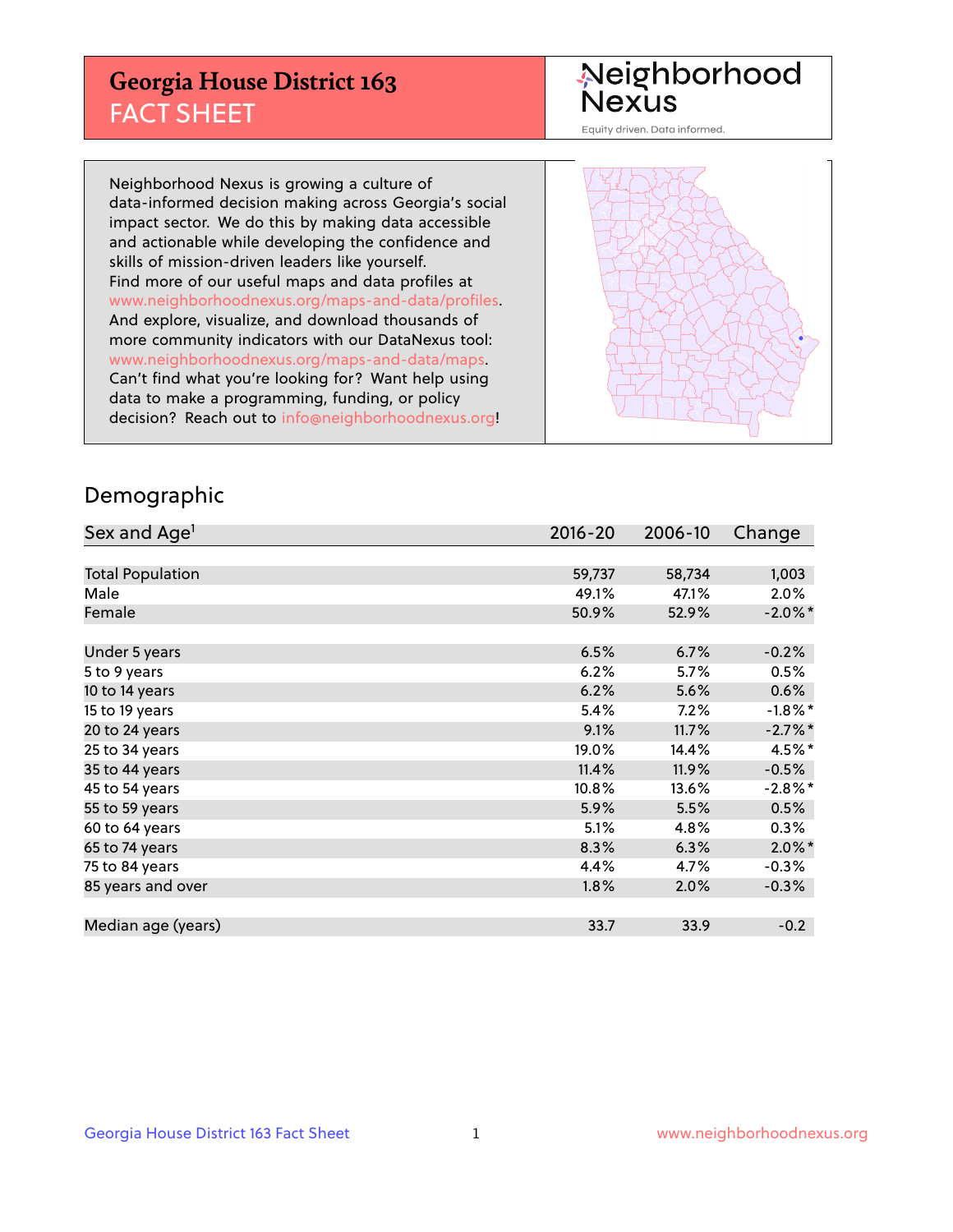## Demographic, continued...

| <b>Total population</b><br>59,737<br>58,734<br>1,003<br>$-1.6\%$ *<br>97.6%<br>99.2%<br>One race<br>White<br>39.3%<br>40.9%<br>$-1.7%$<br><b>Black or African American</b><br>53.0%<br>55.0%<br>$-2.0%$<br>American Indian and Alaska Native<br>0.3%<br>0.2%<br>0.1%<br>$2.0\%$ *<br>3.4%<br>1.4%<br>Asian<br>Native Hawaiian and Other Pacific Islander<br>0.1%<br>0.0%<br>0.1%<br>$-0.0%$<br>Some other race<br>1.7%<br>1.7%<br>2.4%<br>0.8%<br>$1.6\%$ *<br>Two or more races<br>Race alone or in combination with other race(s) <sup>3</sup><br>$2016 - 20$<br>2006-10<br>Change<br>Total population<br>59,737<br>58,734<br>1,003<br>White<br>$-0.3%$<br>41.2%<br>41.5%<br><b>Black or African American</b><br>$-1.0%$<br>54.5%<br>55.5%<br>American Indian and Alaska Native<br>0.4%<br>0.5%<br>0.9%<br>$2.2\%$ *<br>3.7%<br>1.6%<br>Asian<br>Native Hawaiian and Other Pacific Islander<br>0.1%<br>0.0%<br>0.1%<br>2.3%<br>1.8%<br>0.4%<br>Some other race<br>Hispanic or Latino and Race <sup>4</sup><br>$2016 - 20$<br>2006-10<br>Change<br>Total population<br>1,003<br>59,737<br>58,734<br>Hispanic or Latino (of any race)<br>$-0.2%$<br>6.2%<br>6.4%<br>Not Hispanic or Latino<br>0.2%<br>93.8%<br>93.6%<br>White alone<br>35.8%<br>36.6%<br>$-0.9%$<br>Black or African American alone<br>52.7%<br>54.7%<br>$-2.0%$<br>American Indian and Alaska Native alone<br>0.1%<br>0.2%<br>$-0.0%$<br>$2.0\%$ *<br>Asian alone<br>3.3%<br>1.4%<br>Native Hawaiian and Other Pacific Islander alone<br>0.1%<br>0.0%<br>0.1%<br>0.0%<br>Some other race alone<br>0.2%<br>0.1%<br>1.7%<br>0.6%<br>$1.1\%$ *<br>Two or more races<br>U.S. Citizenship Status <sup>5</sup><br>$2016 - 20$<br>2006-10<br>Change |
|---------------------------------------------------------------------------------------------------------------------------------------------------------------------------------------------------------------------------------------------------------------------------------------------------------------------------------------------------------------------------------------------------------------------------------------------------------------------------------------------------------------------------------------------------------------------------------------------------------------------------------------------------------------------------------------------------------------------------------------------------------------------------------------------------------------------------------------------------------------------------------------------------------------------------------------------------------------------------------------------------------------------------------------------------------------------------------------------------------------------------------------------------------------------------------------------------------------------------------------------------------------------------------------------------------------------------------------------------------------------------------------------------------------------------------------------------------------------------------------------------------------------------------------------------------------------------------------------------------------------------------------------------------------------------------------------------------------|
|                                                                                                                                                                                                                                                                                                                                                                                                                                                                                                                                                                                                                                                                                                                                                                                                                                                                                                                                                                                                                                                                                                                                                                                                                                                                                                                                                                                                                                                                                                                                                                                                                                                                                                               |
|                                                                                                                                                                                                                                                                                                                                                                                                                                                                                                                                                                                                                                                                                                                                                                                                                                                                                                                                                                                                                                                                                                                                                                                                                                                                                                                                                                                                                                                                                                                                                                                                                                                                                                               |
|                                                                                                                                                                                                                                                                                                                                                                                                                                                                                                                                                                                                                                                                                                                                                                                                                                                                                                                                                                                                                                                                                                                                                                                                                                                                                                                                                                                                                                                                                                                                                                                                                                                                                                               |
|                                                                                                                                                                                                                                                                                                                                                                                                                                                                                                                                                                                                                                                                                                                                                                                                                                                                                                                                                                                                                                                                                                                                                                                                                                                                                                                                                                                                                                                                                                                                                                                                                                                                                                               |
|                                                                                                                                                                                                                                                                                                                                                                                                                                                                                                                                                                                                                                                                                                                                                                                                                                                                                                                                                                                                                                                                                                                                                                                                                                                                                                                                                                                                                                                                                                                                                                                                                                                                                                               |
|                                                                                                                                                                                                                                                                                                                                                                                                                                                                                                                                                                                                                                                                                                                                                                                                                                                                                                                                                                                                                                                                                                                                                                                                                                                                                                                                                                                                                                                                                                                                                                                                                                                                                                               |
|                                                                                                                                                                                                                                                                                                                                                                                                                                                                                                                                                                                                                                                                                                                                                                                                                                                                                                                                                                                                                                                                                                                                                                                                                                                                                                                                                                                                                                                                                                                                                                                                                                                                                                               |
|                                                                                                                                                                                                                                                                                                                                                                                                                                                                                                                                                                                                                                                                                                                                                                                                                                                                                                                                                                                                                                                                                                                                                                                                                                                                                                                                                                                                                                                                                                                                                                                                                                                                                                               |
|                                                                                                                                                                                                                                                                                                                                                                                                                                                                                                                                                                                                                                                                                                                                                                                                                                                                                                                                                                                                                                                                                                                                                                                                                                                                                                                                                                                                                                                                                                                                                                                                                                                                                                               |
|                                                                                                                                                                                                                                                                                                                                                                                                                                                                                                                                                                                                                                                                                                                                                                                                                                                                                                                                                                                                                                                                                                                                                                                                                                                                                                                                                                                                                                                                                                                                                                                                                                                                                                               |
|                                                                                                                                                                                                                                                                                                                                                                                                                                                                                                                                                                                                                                                                                                                                                                                                                                                                                                                                                                                                                                                                                                                                                                                                                                                                                                                                                                                                                                                                                                                                                                                                                                                                                                               |
|                                                                                                                                                                                                                                                                                                                                                                                                                                                                                                                                                                                                                                                                                                                                                                                                                                                                                                                                                                                                                                                                                                                                                                                                                                                                                                                                                                                                                                                                                                                                                                                                                                                                                                               |
|                                                                                                                                                                                                                                                                                                                                                                                                                                                                                                                                                                                                                                                                                                                                                                                                                                                                                                                                                                                                                                                                                                                                                                                                                                                                                                                                                                                                                                                                                                                                                                                                                                                                                                               |
|                                                                                                                                                                                                                                                                                                                                                                                                                                                                                                                                                                                                                                                                                                                                                                                                                                                                                                                                                                                                                                                                                                                                                                                                                                                                                                                                                                                                                                                                                                                                                                                                                                                                                                               |
|                                                                                                                                                                                                                                                                                                                                                                                                                                                                                                                                                                                                                                                                                                                                                                                                                                                                                                                                                                                                                                                                                                                                                                                                                                                                                                                                                                                                                                                                                                                                                                                                                                                                                                               |
|                                                                                                                                                                                                                                                                                                                                                                                                                                                                                                                                                                                                                                                                                                                                                                                                                                                                                                                                                                                                                                                                                                                                                                                                                                                                                                                                                                                                                                                                                                                                                                                                                                                                                                               |
|                                                                                                                                                                                                                                                                                                                                                                                                                                                                                                                                                                                                                                                                                                                                                                                                                                                                                                                                                                                                                                                                                                                                                                                                                                                                                                                                                                                                                                                                                                                                                                                                                                                                                                               |
|                                                                                                                                                                                                                                                                                                                                                                                                                                                                                                                                                                                                                                                                                                                                                                                                                                                                                                                                                                                                                                                                                                                                                                                                                                                                                                                                                                                                                                                                                                                                                                                                                                                                                                               |
|                                                                                                                                                                                                                                                                                                                                                                                                                                                                                                                                                                                                                                                                                                                                                                                                                                                                                                                                                                                                                                                                                                                                                                                                                                                                                                                                                                                                                                                                                                                                                                                                                                                                                                               |
|                                                                                                                                                                                                                                                                                                                                                                                                                                                                                                                                                                                                                                                                                                                                                                                                                                                                                                                                                                                                                                                                                                                                                                                                                                                                                                                                                                                                                                                                                                                                                                                                                                                                                                               |
|                                                                                                                                                                                                                                                                                                                                                                                                                                                                                                                                                                                                                                                                                                                                                                                                                                                                                                                                                                                                                                                                                                                                                                                                                                                                                                                                                                                                                                                                                                                                                                                                                                                                                                               |
|                                                                                                                                                                                                                                                                                                                                                                                                                                                                                                                                                                                                                                                                                                                                                                                                                                                                                                                                                                                                                                                                                                                                                                                                                                                                                                                                                                                                                                                                                                                                                                                                                                                                                                               |
|                                                                                                                                                                                                                                                                                                                                                                                                                                                                                                                                                                                                                                                                                                                                                                                                                                                                                                                                                                                                                                                                                                                                                                                                                                                                                                                                                                                                                                                                                                                                                                                                                                                                                                               |
|                                                                                                                                                                                                                                                                                                                                                                                                                                                                                                                                                                                                                                                                                                                                                                                                                                                                                                                                                                                                                                                                                                                                                                                                                                                                                                                                                                                                                                                                                                                                                                                                                                                                                                               |
|                                                                                                                                                                                                                                                                                                                                                                                                                                                                                                                                                                                                                                                                                                                                                                                                                                                                                                                                                                                                                                                                                                                                                                                                                                                                                                                                                                                                                                                                                                                                                                                                                                                                                                               |
|                                                                                                                                                                                                                                                                                                                                                                                                                                                                                                                                                                                                                                                                                                                                                                                                                                                                                                                                                                                                                                                                                                                                                                                                                                                                                                                                                                                                                                                                                                                                                                                                                                                                                                               |
|                                                                                                                                                                                                                                                                                                                                                                                                                                                                                                                                                                                                                                                                                                                                                                                                                                                                                                                                                                                                                                                                                                                                                                                                                                                                                                                                                                                                                                                                                                                                                                                                                                                                                                               |
|                                                                                                                                                                                                                                                                                                                                                                                                                                                                                                                                                                                                                                                                                                                                                                                                                                                                                                                                                                                                                                                                                                                                                                                                                                                                                                                                                                                                                                                                                                                                                                                                                                                                                                               |
|                                                                                                                                                                                                                                                                                                                                                                                                                                                                                                                                                                                                                                                                                                                                                                                                                                                                                                                                                                                                                                                                                                                                                                                                                                                                                                                                                                                                                                                                                                                                                                                                                                                                                                               |
|                                                                                                                                                                                                                                                                                                                                                                                                                                                                                                                                                                                                                                                                                                                                                                                                                                                                                                                                                                                                                                                                                                                                                                                                                                                                                                                                                                                                                                                                                                                                                                                                                                                                                                               |
|                                                                                                                                                                                                                                                                                                                                                                                                                                                                                                                                                                                                                                                                                                                                                                                                                                                                                                                                                                                                                                                                                                                                                                                                                                                                                                                                                                                                                                                                                                                                                                                                                                                                                                               |
|                                                                                                                                                                                                                                                                                                                                                                                                                                                                                                                                                                                                                                                                                                                                                                                                                                                                                                                                                                                                                                                                                                                                                                                                                                                                                                                                                                                                                                                                                                                                                                                                                                                                                                               |
| Foreign-born population<br>4,446<br>3,553<br>892                                                                                                                                                                                                                                                                                                                                                                                                                                                                                                                                                                                                                                                                                                                                                                                                                                                                                                                                                                                                                                                                                                                                                                                                                                                                                                                                                                                                                                                                                                                                                                                                                                                              |
| Naturalized U.S. citizen<br>34.0%<br>27.3%<br>6.7%                                                                                                                                                                                                                                                                                                                                                                                                                                                                                                                                                                                                                                                                                                                                                                                                                                                                                                                                                                                                                                                                                                                                                                                                                                                                                                                                                                                                                                                                                                                                                                                                                                                            |
| Not a U.S. citizen<br>$-6.7%$<br>66.0%<br>72.7%                                                                                                                                                                                                                                                                                                                                                                                                                                                                                                                                                                                                                                                                                                                                                                                                                                                                                                                                                                                                                                                                                                                                                                                                                                                                                                                                                                                                                                                                                                                                                                                                                                                               |
|                                                                                                                                                                                                                                                                                                                                                                                                                                                                                                                                                                                                                                                                                                                                                                                                                                                                                                                                                                                                                                                                                                                                                                                                                                                                                                                                                                                                                                                                                                                                                                                                                                                                                                               |
| Citizen, Voting Age Population <sup>6</sup><br>$2016 - 20$<br>Change<br>2006-10                                                                                                                                                                                                                                                                                                                                                                                                                                                                                                                                                                                                                                                                                                                                                                                                                                                                                                                                                                                                                                                                                                                                                                                                                                                                                                                                                                                                                                                                                                                                                                                                                               |
| 282<br>Citizen, 18 and over population<br>43,824<br>43,542                                                                                                                                                                                                                                                                                                                                                                                                                                                                                                                                                                                                                                                                                                                                                                                                                                                                                                                                                                                                                                                                                                                                                                                                                                                                                                                                                                                                                                                                                                                                                                                                                                                    |
| Male<br>48.1%<br>46.3%<br>1.8%                                                                                                                                                                                                                                                                                                                                                                                                                                                                                                                                                                                                                                                                                                                                                                                                                                                                                                                                                                                                                                                                                                                                                                                                                                                                                                                                                                                                                                                                                                                                                                                                                                                                                |
| Female<br>$-1.8%$<br>51.9%<br>53.7%                                                                                                                                                                                                                                                                                                                                                                                                                                                                                                                                                                                                                                                                                                                                                                                                                                                                                                                                                                                                                                                                                                                                                                                                                                                                                                                                                                                                                                                                                                                                                                                                                                                                           |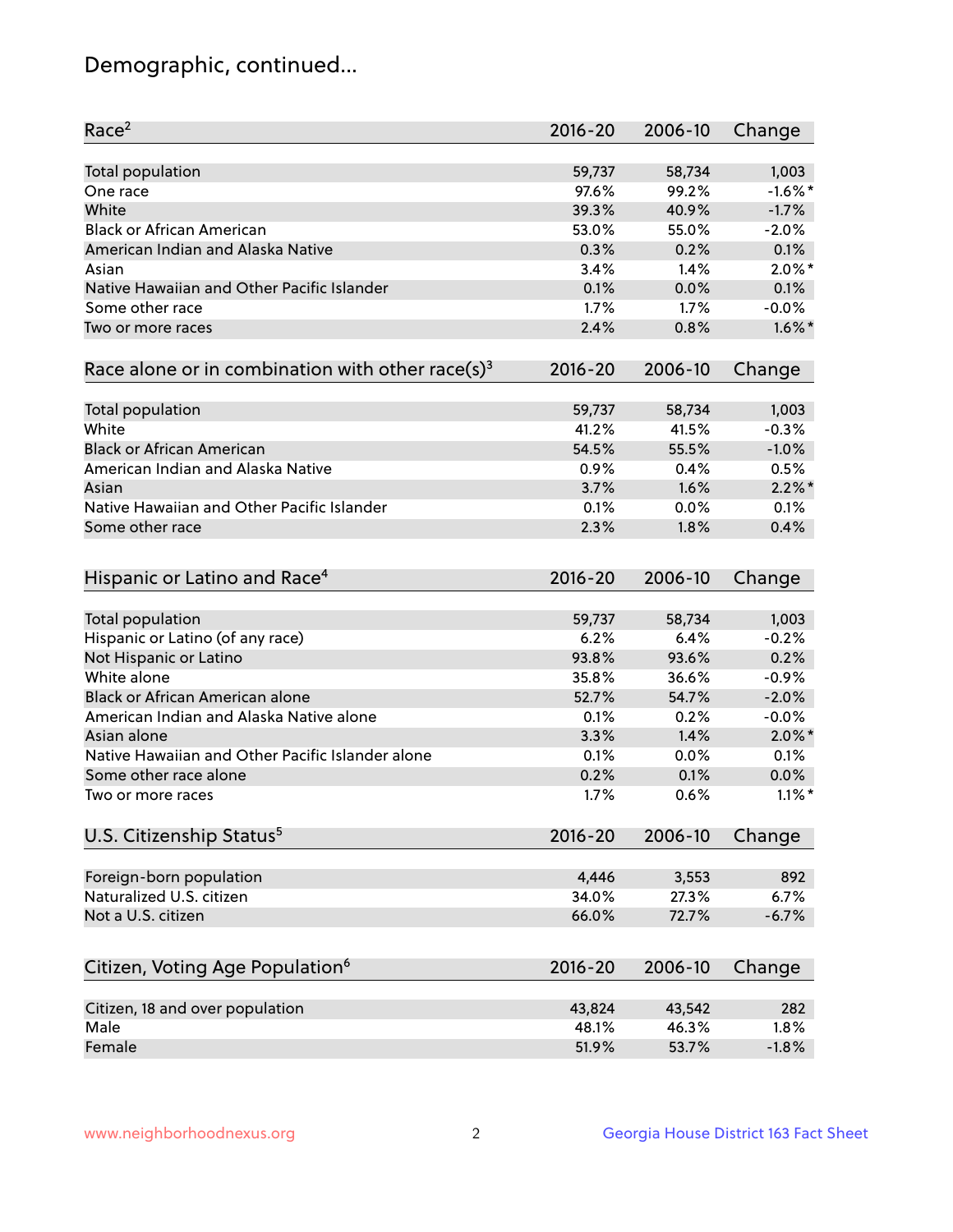#### Economic

| Income <sup>7</sup>                                 | 2016-20 | 2006-10 | Change     |
|-----------------------------------------------------|---------|---------|------------|
|                                                     |         |         |            |
| All households                                      | 22,898  | 24,132  | $-1,234*$  |
| Less than \$10,000                                  | 11.0%   | 14.9%   | $-3.9\%$ * |
| \$10,000 to \$14,999                                | 6.8%    | 9.5%    | $-2.7\%$ * |
| \$15,000 to \$24,999                                | 11.4%   | 15.6%   | $-4.2%$    |
| \$25,000 to \$34,999                                | 11.5%   | 13.0%   | $-1.4%$    |
| \$35,000 to \$49,999                                | 14.8%   | 15.5%   | $-0.8%$    |
| \$50,000 to \$74,999                                | 17.0%   | 15.3%   | 1.8%       |
| \$75,000 to \$99,999                                | 9.3%    | 7.1%    | $2.2\%$ *  |
| \$100,000 to \$149,999                              | 9.3%    | 5.7%    | $3.6\%$ *  |
| \$150,000 to \$199,999                              | 3.9%    | 1.9%    | 2.0%       |
| \$200,000 or more                                   | 5.1%    | 1.5%    | $3.6\%$ *  |
| Median household income (dollars)                   | 44,366  | 32,804  | $11,562*$  |
| Mean household income (dollars)                     | 69,215  | 47,697  | $21,517*$  |
| With earnings                                       | 75.6%   | 74.5%   | 1.0%       |
| Mean earnings (dollars)                             | 70,333  | 48,560  | $21,773*$  |
| <b>With Social Security</b>                         | 31.4%   | 29.8%   | 1.7%       |
| Mean Social Security income (dollars)               | 19,138  | 13,618  | 5,520*     |
| With retirement income                              | 17.3%   | 14.5%   | $2.8\%$ *  |
| Mean retirement income (dollars)                    | 24,298  | 20,538  | 3,760*     |
| With Supplemental Security Income                   | 6.0%    | 4.1%    | $1.9\%$ *  |
| Mean Supplemental Security Income (dollars)         | 10,669  | 6,350   | 4,319*     |
| With cash public assistance income                  | 1.1%    | 1.5%    | $-0.4%$    |
| Mean cash public assistance income (dollars)        | 703     | 3,247   | $-2,544$   |
| With Food Stamp/SNAP benefits in the past 12 months | 17.6%   | 9.5%    | $8.1\%$ *  |
|                                                     |         |         |            |
| Families                                            | 12,151  | 13,131  | $-979*$    |
| Less than \$10,000                                  | 6.9%    | 7.5%    | $-0.6%$    |
| \$10,000 to \$14,999                                | 3.4%    | 5.5%    | $-2.0%$    |
| \$15,000 to \$24,999                                | 9.1%    | 14.2%   | $-5.0%$    |
| \$25,000 to \$34,999                                | 12.3%   | 14.8%   | $-2.5%$    |
| \$35,000 to \$49,999                                | 13.7%   | 18.4%   | $-4.7%$    |
| \$50,000 to \$74,999                                | 17.9%   | 18.5%   | $-0.6%$    |
| \$75,000 to \$99,999                                | 10.4%   | 8.4%    | 2.0%       |
| \$100,000 to \$149,999                              | 13.4%   | 7.6%    | $5.8\%$ *  |
| \$150,000 to \$199,999                              | 5.4%    | 3.0%    | 2.3%       |
| \$200,000 or more                                   | 7.5%    | 2.2%    | 5.3%       |
| Median family income (dollars)                      | 55,113  | 41,362  | 13,751*    |
| Mean family income (dollars)                        | 86,921  | 58,925  | 27,996*    |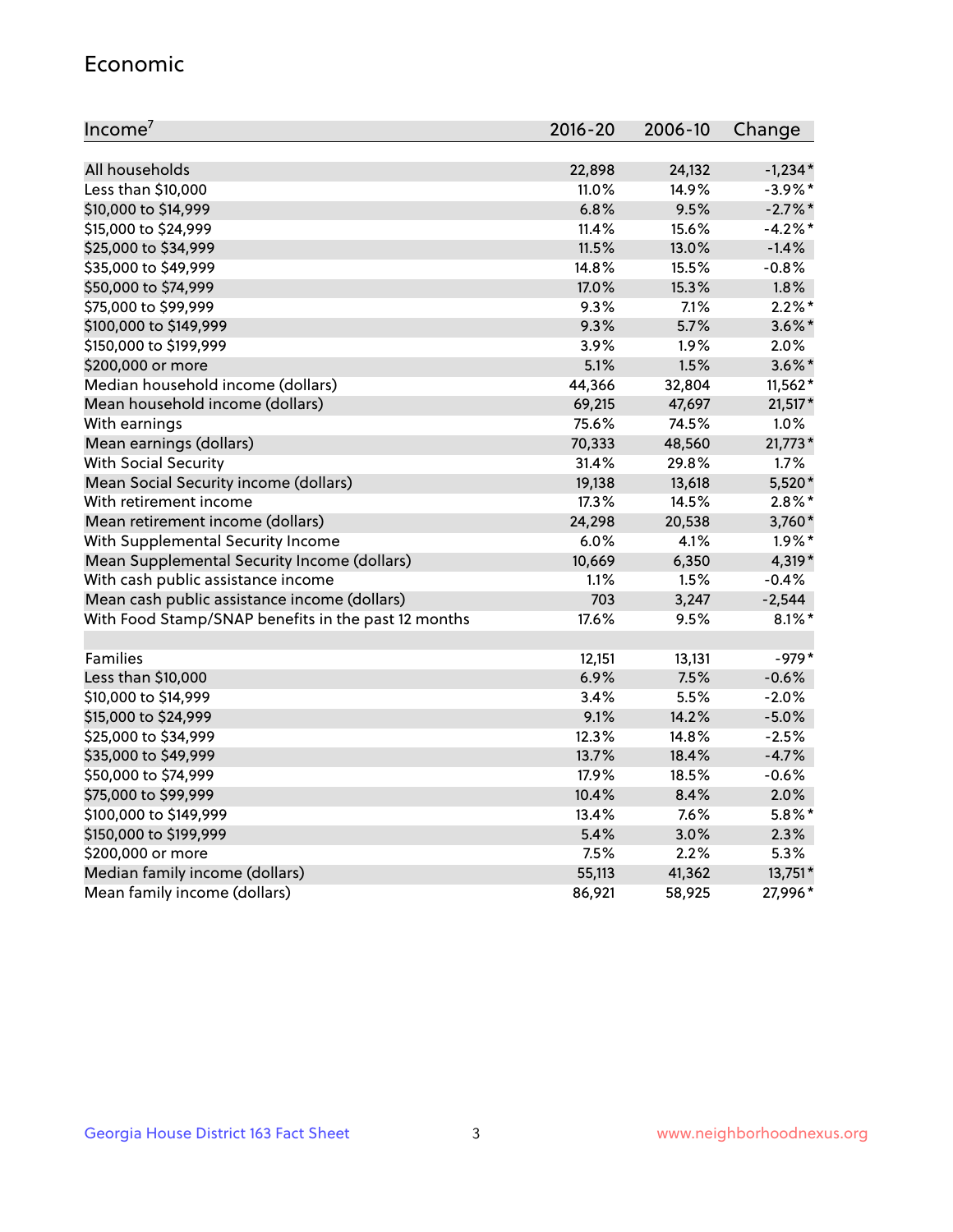## Economic, continued...

| Income, continued <sup>8</sup>                                        | $2016 - 20$ | 2006-10 | Change    |
|-----------------------------------------------------------------------|-------------|---------|-----------|
|                                                                       |             |         |           |
| Nonfamily households                                                  | 10,746      | 11,001  | $-254$    |
| Median nonfamily income (dollars)                                     | 32,222      | 21,119  | $11,102*$ |
| Mean nonfamily income (dollars)                                       | 46,574      | 32,967  | 13,607*   |
| Median earnings for workers (dollars)                                 | 28,408      | 22,873  | 5,535*    |
| Median earnings for male full-time, year-round workers                | 40,667      | 35,053  | $5,614*$  |
| (dollars)                                                             |             |         |           |
| Median earnings for female full-time, year-round workers<br>(dollars) | 35,330      | 27,694  | 7,637*    |
| Per capita income (dollars)                                           | 29,250      | 20,746  | 8,504*    |
|                                                                       |             |         |           |
| Families and People Below Poverty Level <sup>9</sup>                  | $2016 - 20$ | 2006-10 | Change    |
|                                                                       |             |         |           |
| <b>All families</b>                                                   | 14.4%       | 16.4%   | $-2.0%$   |
| With related children under 18 years                                  | 24.3%       | 25.1%   | $-0.8%$   |
| With related children under 5 years only                              | 17.6%       | 28.0%   | $-10.4%$  |
| Married couple families                                               | 3.9%        | 8.2%    | $-4.3%$   |
| With related children under 18 years                                  | 6.2%        | 9.9%    | $-3.7%$   |
| With related children under 5 years only                              | 10.0%       | 7.6%    | 2.4%      |
| Families with female householder, no husband present                  | 31.1%       | 28.9%   | 2.2%      |
| With related children under 18 years                                  | 41.5%       | 38.2%   | 3.3%      |
| With related children under 5 years only                              | 28.5%       | 52.5%   | $-24.0%$  |
| All people                                                            | 22.7%       | 24.4%   | $-1.7%$   |
| Under 18 years                                                        | 33.8%       | 35.3%   | $-1.6%$   |
| Related children under 18 years                                       | 33.3%       | 35.0%   | $-1.7%$   |
| Related children under 5 years                                        | 43.1%       | 44.3%   | $-1.2%$   |
| Related children 5 to 17 years                                        | 29.0%       | 30.9%   | $-1.8%$   |
| 18 years and over                                                     | 19.6%       | 21.4%   | $-1.8%$   |
| 18 to 64 years                                                        | 21.3%       | 22.3%   | $-1.0%$   |
| 65 years and over                                                     | 11.9%       | 16.7%   | $-4.7%$   |
| People in families                                                    | 17.9%       | 20.3%   | $-2.4%$   |
| Unrelated individuals 15 years and over                               | 34.2%       | 35.4%   | $-1.2%$   |
|                                                                       |             |         |           |
| Non-Hispanic white people                                             | 15.6%       | 15.6%   | $-0.0%$   |
| Black or African-American people                                      | 25.7%       | 28.8%   | $-3.1%$   |
| Asian people                                                          | 39.6%       | 38.0%   | 1.6%      |
| Hispanic or Latino people                                             | 28.1%       | 38.7%   | $-10.6%$  |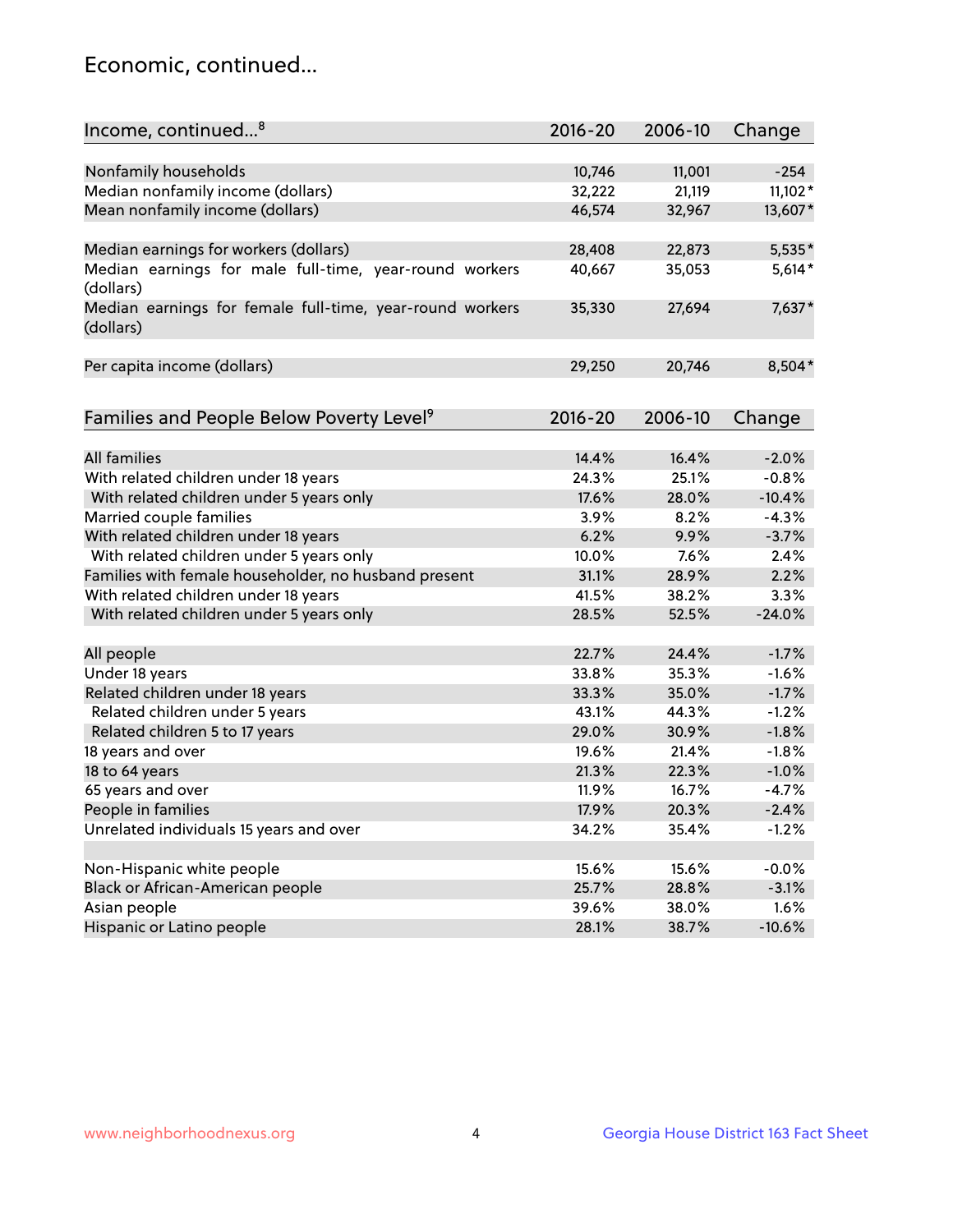## Employment

| Employment Status <sup>10</sup>                                                               | 2016-20     | 2006-10 | Change     |
|-----------------------------------------------------------------------------------------------|-------------|---------|------------|
|                                                                                               |             |         |            |
| Population 16 years and over                                                                  | 47,683      | 47,476  | 207        |
| In labor force                                                                                | 64.7%       | 59.0%   | $5.7\%$ *  |
| Civilian labor force                                                                          | 64.5%       | 58.3%   | $6.2\%$ *  |
| Employed                                                                                      | 59.1%       | 53.2%   | 5.9%*      |
| Unemployed                                                                                    | 5.4%        | 5.0%    | 0.3%       |
| <b>Armed Forces</b>                                                                           | 0.2%        | 0.7%    | $-0.5%$    |
| Not in labor force                                                                            | 35.3%       | 41.0%   | $-5.7\%$ * |
| Civilian labor force                                                                          | 30,736      | 27,657  | $3,078*$   |
| <b>Unemployment Rate</b>                                                                      | 8.3%        | 8.6%    | $-0.3%$    |
|                                                                                               |             |         |            |
| Females 16 years and over                                                                     | 24,412      | 25,228  | $-815$     |
| In labor force                                                                                | 62.5%       | 56.7%   | 5.8%       |
| Civilian labor force                                                                          | 62.4%       | 56.7%   | 5.8%       |
| Employed                                                                                      | 56.2%       | 52.2%   | 4.0%       |
| Own children of the householder under 6 years                                                 | 4,345       | 4,236   | 109        |
| All parents in family in labor force                                                          | 77.1%       | 60.2%   | 17.0%      |
|                                                                                               |             |         |            |
| Own children of the householder 6 to 17 years                                                 | 7,885       | 7,268   | 616        |
| All parents in family in labor force                                                          | 83.0%       | 76.7%   | 6.4%       |
|                                                                                               |             |         |            |
| Industry <sup>11</sup>                                                                        | $2016 - 20$ | 2006-10 | Change     |
|                                                                                               |             |         |            |
| Civilian employed population 16 years and over                                                | 28,179      | 25,270  | 2,909*     |
| Agriculture, forestry, fishing and hunting, and mining                                        | 0.6%        | 0.4%    | 0.2%       |
| Construction                                                                                  | 8.0%        | 7.5%    | 0.5%       |
| Manufacturing                                                                                 | 7.1%        | 8.0%    | $-0.9%$    |
| Wholesale trade                                                                               | 1.2%        | 2.3%    | $-1.0%$    |
| Retail trade                                                                                  | 10.7%       | 12.3%   | $-1.6%$    |
| Transportation and warehousing, and utilities                                                 | 8.0%        | 6.5%    | 1.5%       |
| Information                                                                                   | 1.9%        | 1.8%    | 0.0%       |
| Finance and insurance, and real estate and rental and leasing                                 | 5.1%        | 3.8%    | 1.3%       |
| Professional, scientific, and management, and administrative<br>and waste management services | 11.7%       | 10.1%   | 1.6%       |
| Educational services, and health care and social assistance                                   | 22.4%       | 23.1%   | $-0.7%$    |
| Arts, entertainment, and recreation, and accommodation and                                    | 15.3%       | 14.8%   | 0.5%       |
| food services                                                                                 |             |         |            |
| Other services, except public administration                                                  | 5.0%        | 5.3%    | $-0.4%$    |
| Public administration                                                                         | 3.1%        | 4.2%    | $-1.1%$    |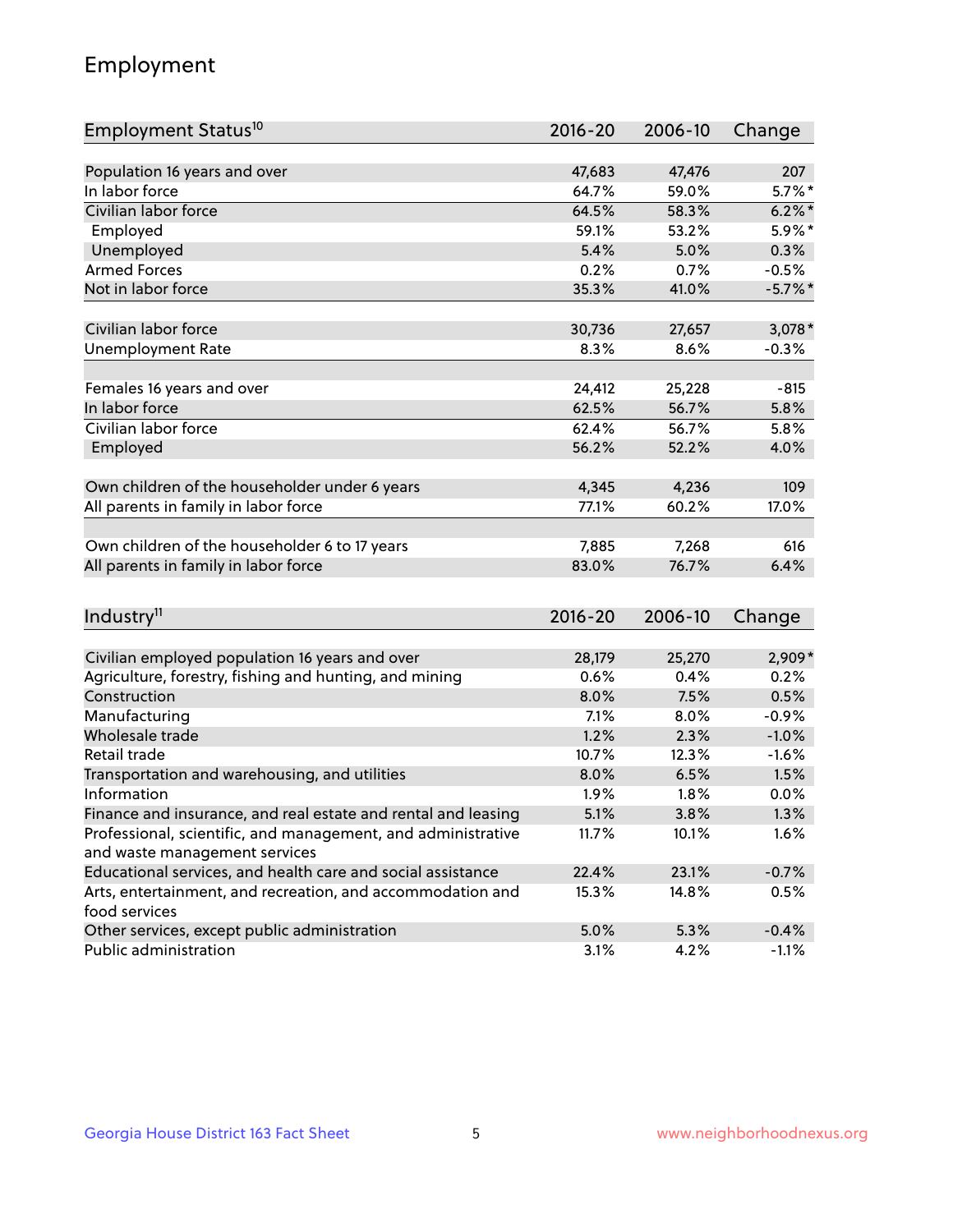## Employment, continued...

| Occupation <sup>12</sup>                                     | $2016 - 20$ | 2006-10 | Change    |
|--------------------------------------------------------------|-------------|---------|-----------|
| Civilian employed population 16 years and over               | 28,179      | 25,270  | 2,909*    |
| Management, business, science, and arts occupations          | 33.3%       | 28.7%   | 4.7%*     |
| Service occupations                                          | 23.0%       | 22.9%   | 0.1%      |
| Sales and office occupations                                 | 19.1%       | 23.1%   | $-4.1%$ * |
| resources,<br>and<br>maintenance<br>Natural<br>construction, | 9.4%        | 11.0%   | $-1.5%$   |
| occupations                                                  |             |         |           |
| Production, transportation, and material moving occupations  | 15.2%       | 14.3%   | 0.9%      |
| Class of Worker <sup>13</sup>                                | 2016-20     | 2006-10 | Change    |
|                                                              |             |         |           |
| Civilian employed population 16 years and over               | 28,179      | 25,270  | $2,909*$  |
| Private wage and salary workers                              | 81.1%       | 81.3%   | $-0.2%$   |
| Government workers                                           | 10.9%       | 12.4%   | $-1.5%$   |
| Self-employed in own not incorporated business workers       | 8.0%        | 6.0%    | 1.9%      |
| Unpaid family workers                                        | 0.0%        | 0.3%    | $-0.3%$   |
| Job Flows <sup>14</sup>                                      | 2019        | 2010    | Change    |
|                                                              |             |         |           |
| Total Jobs in district                                       | 41,903      | 34,801  | 7,102     |
| Held by residents of district                                | 14.3%       | 16.5%   | $-2.2%$   |
| Held by non-residents of district                            | 85.7%       | 83.5%   | 2.2%      |
| Jobs by Industry Sector <sup>15</sup>                        | 2019        | 2010    | Change    |
| Total Jobs in district                                       | 41,903      | 34,801  | 7,102     |
| Goods Producing sectors                                      | 11.8%       | 10.7%   | 1.2%      |
|                                                              | 25.1%       | 22.6%   | 2.5%      |
| Trade, Transportation, and Utilities sectors                 |             |         |           |
| All Other Services sectors                                   | 63.1%       | 66.8%   | $-3.6%$   |
| Total Jobs in district held by district residents            | 6,009       | 5,745   | 264       |
| <b>Goods Producing sectors</b>                               | 8.5%        | 7.6%    | 0.9%      |
| Trade, Transportation, and Utilities sectors                 | 23.2%       | 17.9%   | 5.3%      |
| All Other Services sectors                                   | 68.3%       | 74.5%   | $-6.2%$   |
|                                                              |             |         |           |
| Jobs by Earnings <sup>16</sup>                               | 2019        | 2010    | Change    |
| Total Jobs in district                                       |             |         |           |
|                                                              | 41,903      | 34,801  | 7,102     |
| Jobs with earnings \$1250/month or less                      | 22.5%       | 26.8%   | $-4.3%$   |
| Jobs with earnings \$1251/month to \$3333/month              | 35.2%       | 39.4%   | $-4.2%$   |
| Jobs with earnings greater than \$3333/month                 | 42.3%       | 33.8%   | 8.5%      |
| Total Jobs in district held by district residents            | 6,009       | 5,745   | 264       |
| Jobs with earnings \$1250/month or less                      | 27.5%       | 33.5%   | $-6.0%$   |
| Jobs with earnings \$1251/month to \$3333/month              | 39.9%       | 41.4%   | $-1.5%$   |
| Jobs with earnings greater than \$3333/month                 | 32.6%       | 25.1%   | 7.5%      |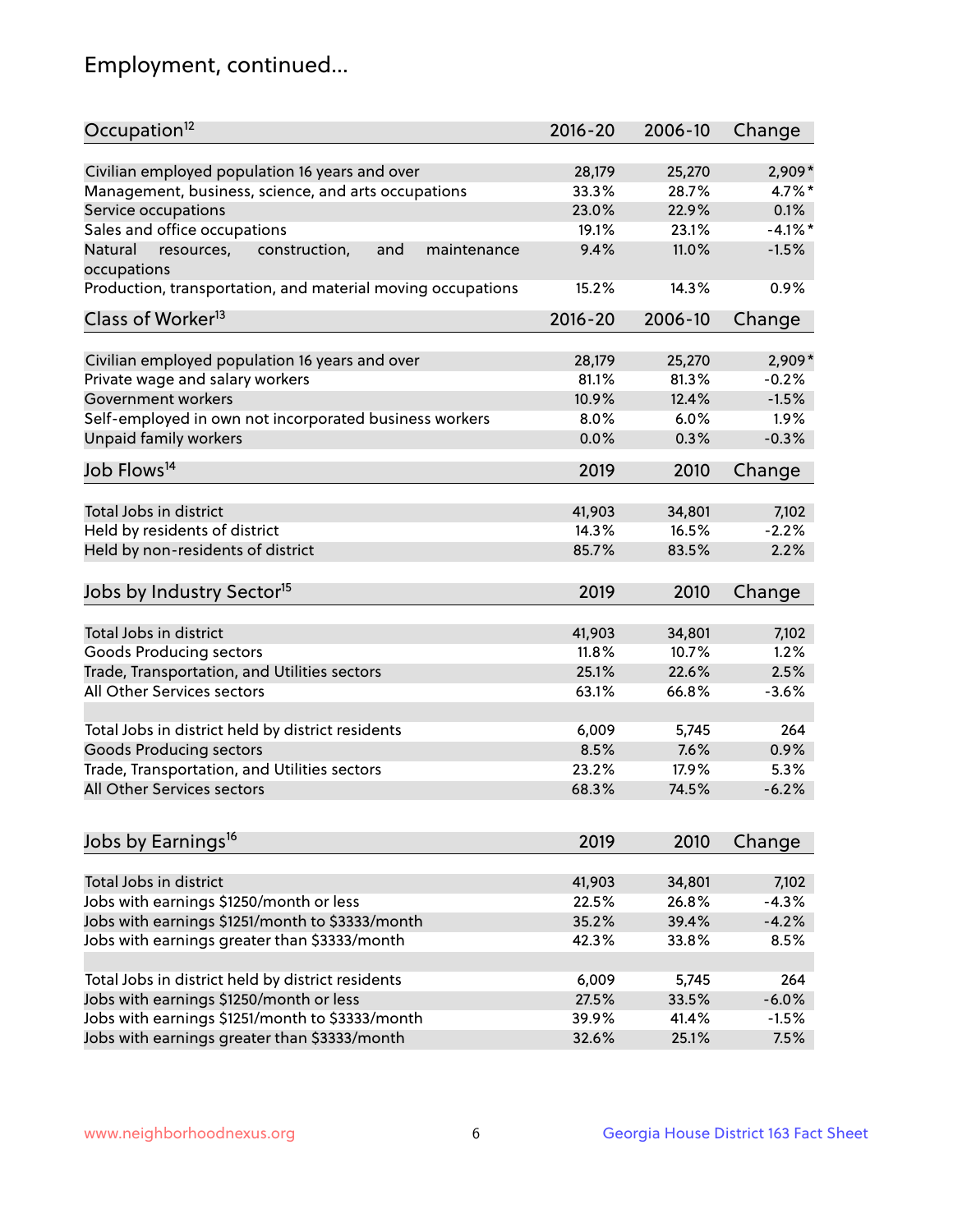## Employment, continued...

| 7,102   |
|---------|
| $-2.9%$ |
| $-2.8%$ |
| 5.7%    |
|         |
| 264     |
| $-3.0%$ |
| $-2.6%$ |
| 5.6%    |
|         |

#### Education

| School Enrollment <sup>18</sup>                | $2016 - 20$ | 2006-10 | Change     |
|------------------------------------------------|-------------|---------|------------|
|                                                |             |         |            |
| Population 3 years and over enrolled in school | 16,227      | 15,959  | 268        |
| Nursery school, preschool                      | 5.7%        | 6.2%    | $-0.5%$    |
| Kindergarten                                   | 5.1%        | 3.6%    | 1.5%       |
| Elementary school (grades 1-8)                 | 37.3%       | 34.2%   | 3.1%       |
| High school (grades 9-12)                      | 15.3%       | 20.4%   | $-5.0\%$ * |
| College or graduate school                     | 36.6%       | 35.7%   | $0.9\%$    |
| Educational Attainment <sup>19</sup>           | $2016 - 20$ | 2006-10 | Change     |
|                                                |             |         |            |
| Population 25 years and over                   | 39,792      | 37,064  | $2,728*$   |
| Less than 9th grade                            | 2.9%        | 6.3%    | $-3.4%$    |
| 9th to 12th grade, no diploma                  | 9.5%        | 12.5%   | $-3.0%$    |
| High school graduate (includes equivalency)    | 26.3%       | 31.5%   | $-5.2\%$ * |
| Some college, no degree                        | 24.9%       | 18.3%   | $6.5%$ *   |
| Associate's degree                             | 5.3%        | 6.7%    | $-1.3%$    |
| Bachelor's degree                              | 18.7%       | 15.8%   | $2.9\%$ *  |
| Graduate or professional degree                | 12.3%       | 8.9%    | 3.5%       |
|                                                |             |         |            |
| Percent high school graduate or higher         | 87.6%       | 81.2%   | $6.4\%*$   |
| Percent bachelor's degree or higher            | 31.1%       | 24.7%   | $6.4\%$ *  |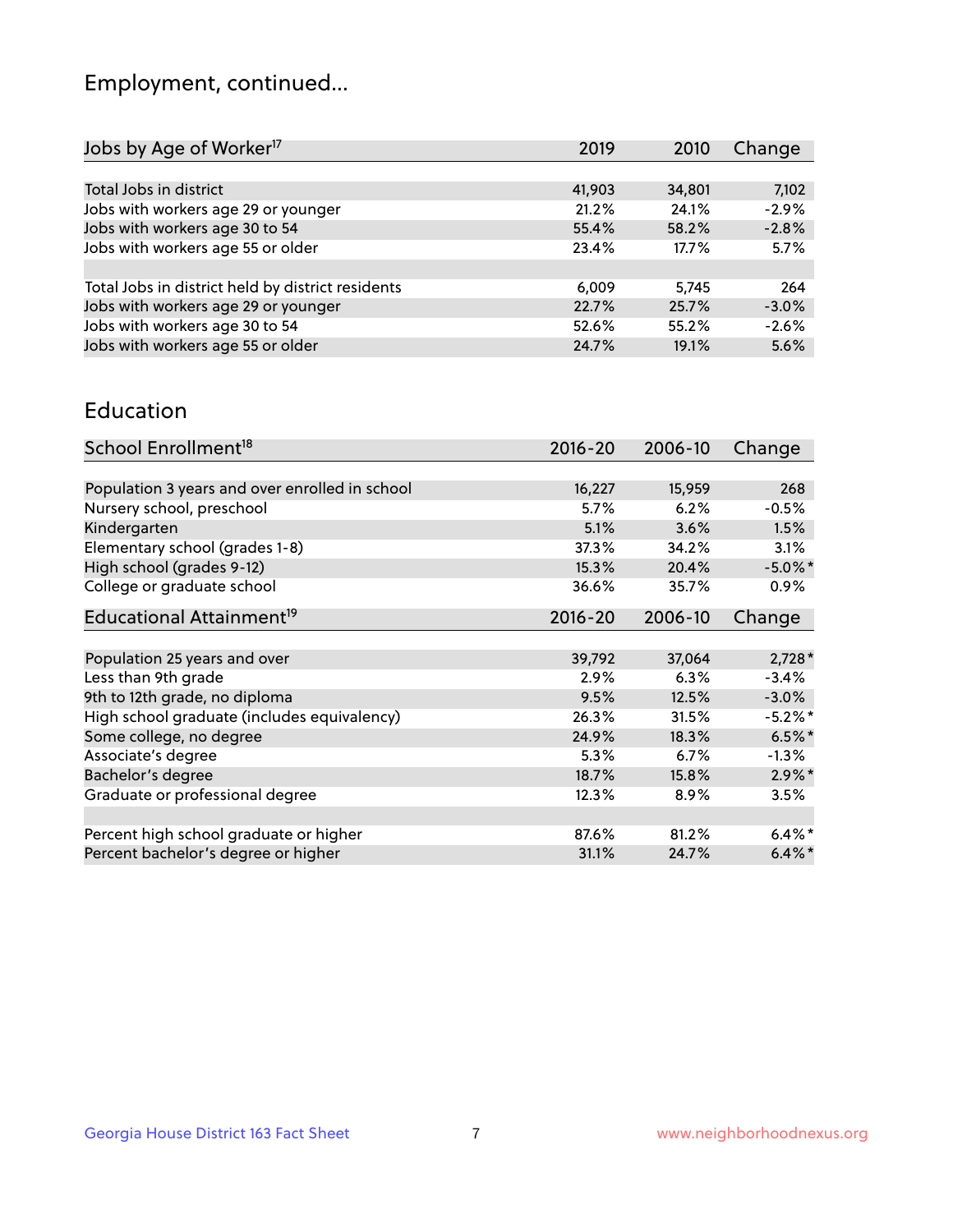## Housing

| Households by Type <sup>20</sup>                     | 2016-20 | 2006-10 | Change     |
|------------------------------------------------------|---------|---------|------------|
|                                                      |         |         |            |
| <b>Total households</b>                              | 22,898  | 24,132  | $-1,234*$  |
| Family households (families)                         | 53.1%   | 54.4%   | $-1.3%$    |
| With own children under 18 years                     | 22.1%   | 21.5%   | 0.6%       |
| Married-couple family                                | 28.1%   | 30.4%   | $-2.3%$    |
| With own children of the householder under 18 years  | 8.4%    | 9.3%    | $-0.9%$    |
| Male householder, no wife present, family            | 5.4%    | 3.7%    | 1.7%       |
| With own children of the householder under 18 years  | 2.5%    | 1.3%    | 1.2%       |
| Female householder, no husband present, family       | 19.6%   | 20.4%   | $-0.8%$    |
| With own children of the householder under 18 years  | 11.3%   | 10.9%   | 0.4%       |
| Nonfamily households                                 | 46.9%   | 45.6%   | 1.3%       |
| Householder living alone                             | 35.5%   | 37.0%   | $-1.5%$    |
| 65 years and over                                    | 12.7%   | 12.5%   | 0.2%       |
|                                                      |         |         |            |
| Households with one or more people under 18 years    | 25.0%   | 26.2%   | $-1.1%$    |
| Households with one or more people 65 years and over | 27.5%   | 24.9%   | $2.6\%$ *  |
|                                                      |         |         |            |
| Average household size                               | 2.51    | 2.37    | $0.14*$    |
| Average family size                                  | 3.33    | 3.16    | 0.17       |
|                                                      |         |         |            |
| Housing Occupancy <sup>21</sup>                      | 2016-20 | 2006-10 | Change     |
|                                                      |         |         |            |
| Total housing units                                  | 27,489  | 28,730  | $-1,241*$  |
| Occupied housing units                               | 83.3%   | 84.0%   | $-0.7%$    |
| Vacant housing units                                 | 16.7%   | 16.0%   | 0.7%       |
|                                                      |         |         |            |
| Homeowner vacancy rate                               | 2.1     | 5.6     | $-3.5$     |
| Rental vacancy rate                                  | 7.6     | 10.1    | $-2.5$     |
|                                                      |         |         |            |
| Units in Structure <sup>22</sup>                     | 2016-20 | 2006-10 | Change     |
|                                                      |         |         |            |
| Total housing units                                  | 27,489  | 28,730  | $-1,241*$  |
| 1-unit, detached                                     | 54.2%   | 53.2%   | 1.0%       |
| 1-unit, attached                                     | 4.5%    | 5.0%    | $-0.5%$    |
| 2 units                                              | 8.0%    | 8.1%    | $-0.1%$    |
| 3 or 4 units                                         | 10.7%   | 9.4%    | 1.4%       |
| 5 to 9 units                                         | 7.0%    | 10.2%   | $-3.2\%$ * |
| 10 to 19 units                                       | 4.8%    | 3.2%    | 1.6%       |
| 20 or more units                                     | 6.4%    | 5.1%    | 1.2%       |
| Mobile home                                          | 4.5%    | 5.7%    | $-1.3%$    |
| Boat, RV, van, etc.                                  | 0.0%    | 0.1%    | $-0.1%$    |
|                                                      |         |         |            |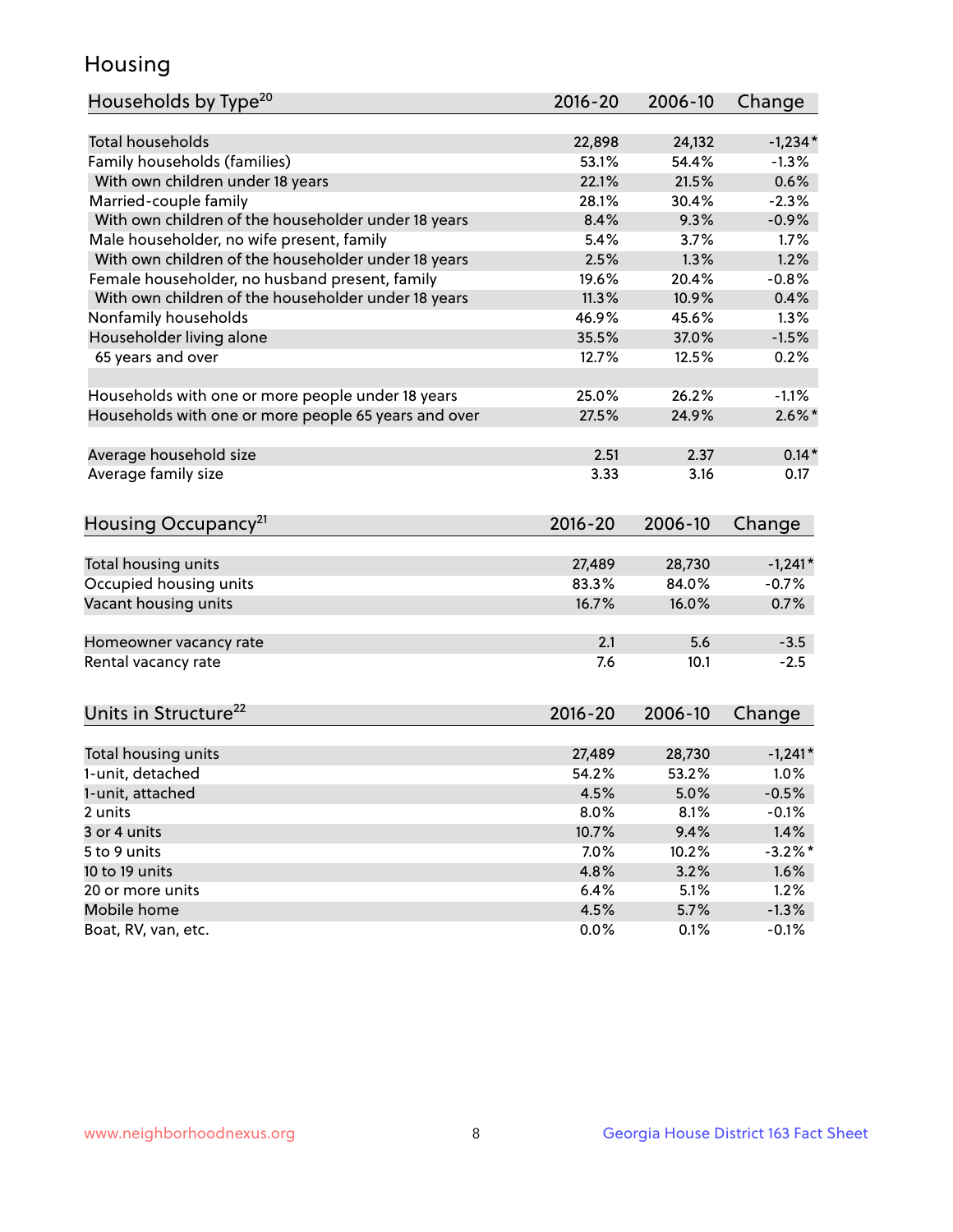## Housing, Continued...

| Year Structure Built <sup>23</sup>             | 2016-20         | 2006-10         | Change               |
|------------------------------------------------|-----------------|-----------------|----------------------|
| Total housing units                            | 27,489          | 28,730          | $-1,241*$            |
| Built 2014 or later                            | 1.9%            | (X)             | (X)                  |
| Built 2010 to 2013                             | 1.5%            | (X)             | (X)                  |
| Built 2000 to 2009                             | 8.3%            | 6.7%            | 1.6%                 |
| Built 1990 to 1999                             | 6.9%            | 6.7%            | 0.1%                 |
| Built 1980 to 1989                             | 9.2%            | 9.2%            | 0.0%                 |
| Built 1970 to 1979                             | 11.9%           | 14.4%           | $-2.5%$ *            |
| Built 1960 to 1969                             | 13.4%           | 13.7%           | $-0.3%$              |
| Built 1950 to 1959                             | 14.2%           | 18.5%           | $-4.2\%$ *           |
| Built 1940 to 1949                             | 9.5%            | 7.9%            | 1.5%                 |
| Built 1939 or earlier                          | 23.2%           | 22.8%           | 0.3%                 |
| Housing Tenure <sup>24</sup>                   | $2016 - 20$     | 2006-10         | Change               |
|                                                |                 |                 |                      |
| Occupied housing units<br>Owner-occupied       | 22,898<br>43.3% | 24,132<br>44.9% | $-1,234*$<br>$-1.6%$ |
| Renter-occupied                                | 56.7%           | 55.1%           | 1.6%                 |
|                                                |                 |                 |                      |
| Average household size of owner-occupied unit  | 2.46            | 2.38            | 0.08                 |
| Average household size of renter-occupied unit | 2.55            | 2.36            | $0.19*$              |
| Residence 1 Year Ago <sup>25</sup>             | $2016 - 20$     | 2006-10         | Change               |
| Population 1 year and over                     | 58,954          | 57,922          | 1,032                |
| Same house                                     | 78.0%           | 85.6%           | $-7.6\%$ *           |
| Different house in the U.S.                    | 21.0%           | 13.9%           | $7.1\%$ *            |
| Same county                                    | 13.2%           | 9.3%            | $3.9\%$ *            |
| Different county                               | 7.8%            | 4.6%            | $3.2\%$ *            |
| Same state                                     | 2.9%            | 1.9%            | 0.9%                 |
| Different state                                | 4.9%            | 2.7%            | $2.3\%*$             |
| Abroad                                         | 1.0%            | 0.5%            | 0.5%                 |
| Value of Housing Unit <sup>26</sup>            | $2016 - 20$     | 2006-10         | Change               |
| Owner-occupied units                           | 9,909           | 10,828          | $-919*$              |
| Less than \$50,000                             | 7.1%            | 9.7%            | $-2.6%$              |
| \$50,000 to \$99,999                           | 12.4%           | 20.6%           | $-8.2%$              |
| \$100,000 to \$149,999                         | 19.9%           | 21.0%           | $-1.2%$              |
| \$150,000 to \$199,999                         | 14.9%           | 16.2%           | $-1.3%$              |
| \$200,000 to \$299,999                         | 18.2%           | 15.2%           | 3.0%                 |
| \$300,000 to \$499,999                         | 16.1%           | 9.9%            | 6.2%                 |
| \$500,000 to \$999,999                         | 9.2%            | 5.3%            | 4.0%                 |
| \$1,000,000 or more                            | 2.2%            | 2.2%            | 0.0%                 |
| Median (dollars)                               | 179,353         | 146,827         | 32,525*              |
| Mortgage Status <sup>27</sup>                  | $2016 - 20$     | 2006-10         | Change               |
|                                                |                 |                 |                      |
| Owner-occupied units                           | 9,909           | 10,828          | $-919*$              |
| Housing units with a mortgage                  | 62.2%           | 57.9%           | $4.3\%$ *            |
| Housing units without a mortgage               | 37.8%           | 42.1%           | $-4.3%$              |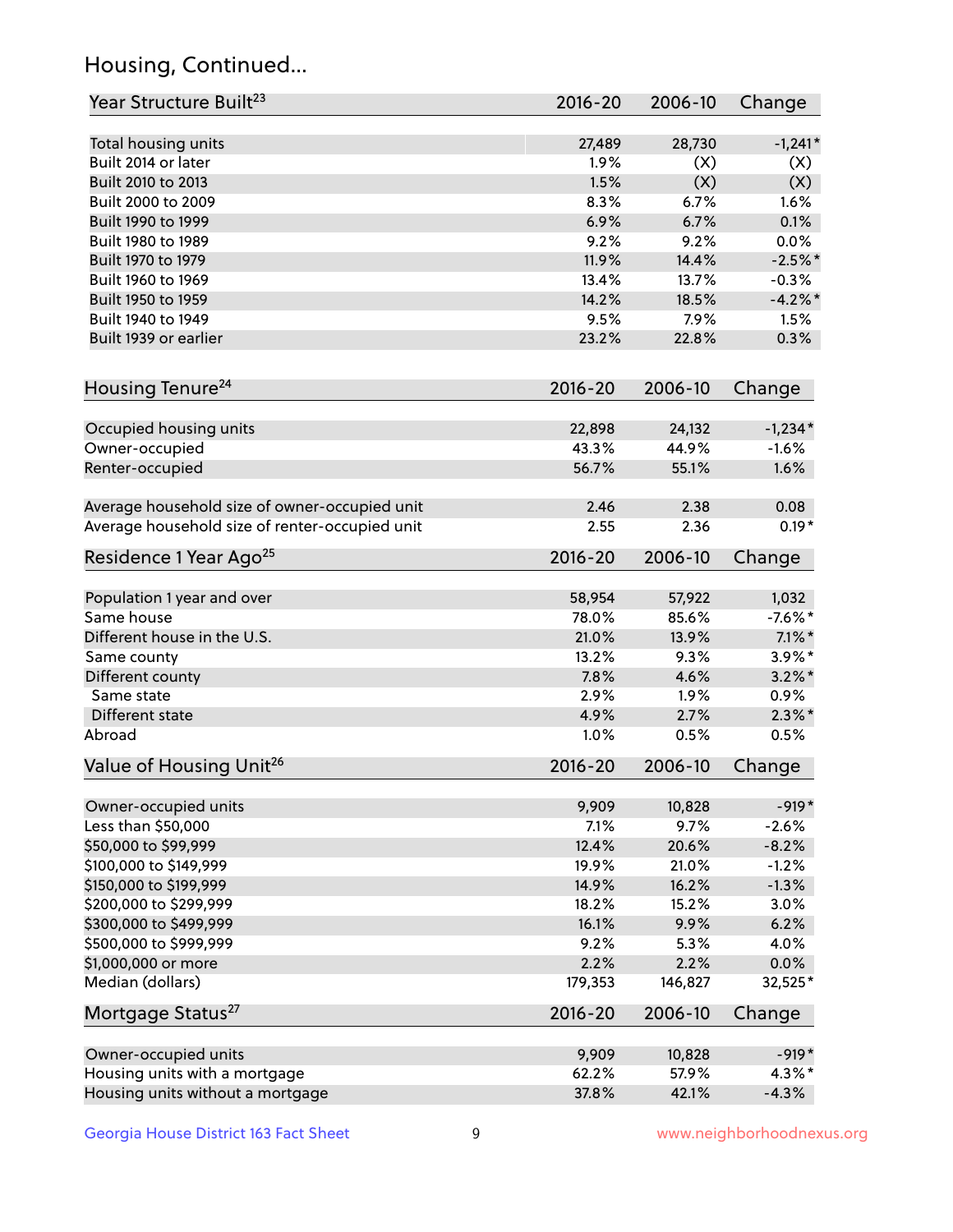## Housing, Continued...

| Selected Monthly Owner Costs <sup>28</sup>                                            | 2016-20 | 2006-10 | Change      |
|---------------------------------------------------------------------------------------|---------|---------|-------------|
| Housing units with a mortgage                                                         | 6,163   | 6,268   | $-104$      |
| Less than \$300                                                                       | 0.3%    | 0.4%    | $-0.1%$     |
| \$300 to \$499                                                                        | 0.7%    | 3.6%    | $-2.9%$     |
| \$500 to \$999                                                                        | 27.5%   | 27.6%   | $-0.1%$     |
| \$1,000 to \$1,499                                                                    | 26.5%   | 34.4%   | $-7.9%$     |
| \$1,500 to \$1,999                                                                    | 20.0%   | 15.6%   | 4.5%        |
| \$2,000 to \$2,999                                                                    | 15.9%   | 13.1%   | 2.8%        |
| \$3,000 or more                                                                       | 9.0%    | 5.3%    | 3.7%        |
| Median (dollars)                                                                      | 1,386   | 1,216   | 170*        |
| Housing units without a mortgage                                                      | 3,745   | 4,560   | $-815*$     |
| Less than \$150                                                                       | 2.6%    | 4.2%    | $-1.6%$     |
| \$150 to \$249                                                                        | 7.3%    | 13.9%   | $-6.5%$     |
| \$250 to \$349                                                                        | 14.4%   | 21.6%   | $-7.2%$     |
| \$350 to \$499                                                                        | 32.7%   | 31.2%   | 1.5%        |
| \$500 to \$699                                                                        | 25.9%   | 20.4%   | 5.5%        |
| \$700 or more                                                                         | 17.1%   | 8.7%    | 8.4%        |
| Median (dollars)                                                                      | 466     | 390     | $75*$       |
| Household Income <sup>29</sup>                                                        |         |         |             |
| Housing units with a mortgage (excluding units where<br>SMOCAPI cannot be computed)   | 6,123   | 6,222   | $-100$      |
| Less than 20.0 percent                                                                | 42.2%   | 31.9%   | 10.3%       |
| 20.0 to 24.9 percent                                                                  | 18.3%   | 15.0%   | 3.3%        |
| 25.0 to 29.9 percent                                                                  | 11.5%   | 10.3%   | 1.2%        |
| 30.0 to 34.9 percent                                                                  | 4.7%    | 9.5%    | $-4.8%$     |
| 35.0 percent or more                                                                  | 23.2%   | 33.3%   | $-10.1\%$ * |
| Not computed                                                                          | 40      | 45      | -5          |
| Housing unit without a mortgage (excluding units where<br>SMOCAPI cannot be computed) | 3,662   | 4,517   | $-855$      |
| Less than 10.0 percent                                                                | 33.8%   | 35.8%   | $-2.0%$     |
| 10.0 to 14.9 percent                                                                  | 22.7%   | 23.3%   | $-0.6%$     |
| 15.0 to 19.9 percent                                                                  | 12.8%   | 11.7%   | 1.1%        |
| 20.0 to 24.9 percent                                                                  | 8.5%    | 9.3%    | $-0.8%$     |
| 25.0 to 29.9 percent                                                                  | 6.2%    | 4.7%    | 1.5%        |
| 30.0 to 34.9 percent                                                                  | 3.9%    | 4.4%    | $-0.4%$     |
| 35.0 percent or more                                                                  | 12.2%   | 10.8%   | 1.4%        |
| Not computed                                                                          | 83      | 43      | 40          |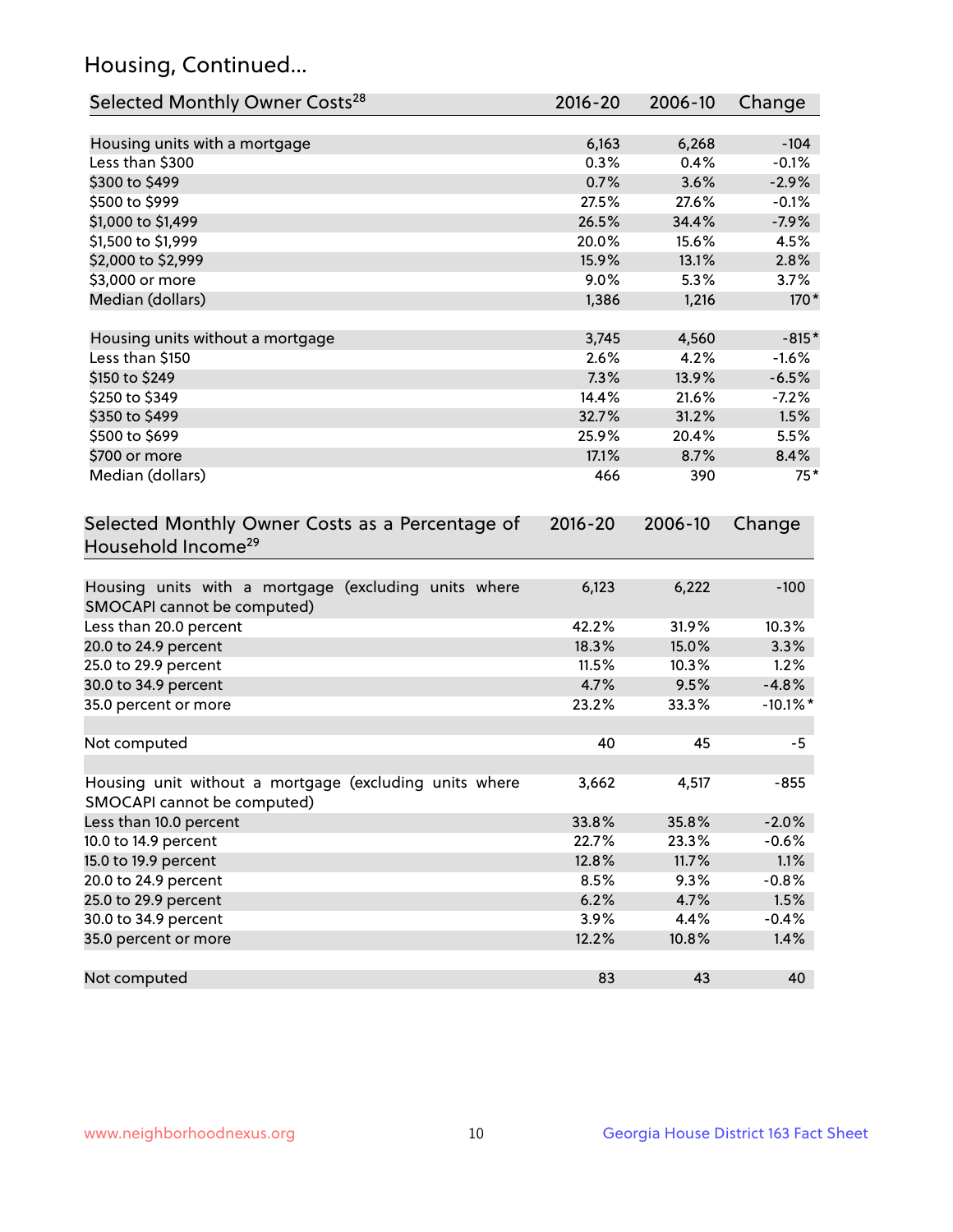## Housing, Continued...

| Gross Rent <sup>30</sup>   | $2016 - 20$ | 2006-10 | Change      |
|----------------------------|-------------|---------|-------------|
|                            |             |         |             |
| Occupied units paying rent | 12,070      | 12,658  | $-587$      |
| Less than \$200            | 0.7%        | 2.7%    | $-2.0%$     |
| \$200 to \$499             | 8.6%        | 11.7%   | $-3.1%$     |
| \$500 to \$749             | 12.9%       | 29.2%   | $-16.3\%$ * |
| \$750 to \$999             | 25.1%       | 34.4%   | $-9.3%$     |
| \$1,000 to \$1,499         | 39.3%       | 16.9%   | 22.4%*      |
| \$1,500 to \$1,999         | 10.4%       | 3.9%    | $6.5%$ *    |
| \$2,000 or more            | 2.9%        | 1.1%    | $1.8\%$     |
| Median (dollars)           | 1,029       | 877     | $151*$      |
|                            |             |         |             |
| No rent paid               | 919         | 646     | 273         |

| Gross Rent as a Percentage of Household Income <sup>31</sup>                   | $2016 - 20$ | 2006-10  | Change    |
|--------------------------------------------------------------------------------|-------------|----------|-----------|
|                                                                                |             |          |           |
| Occupied units paying rent (excluding units where GRAPI<br>cannot be computed) | 11,499      | 11,991   | $-491$    |
| Less than 15.0 percent                                                         | $11.0\%$    | 7.3%     | 3.7%      |
| 15.0 to 19.9 percent                                                           | 11.6%       | 10.2%    | 1.4%      |
| 20.0 to 24.9 percent                                                           | $11.9\%$    | 12.0%    | $-0.0%$   |
| 25.0 to 29.9 percent                                                           | 14.1%       | $11.0\%$ | 3.1%      |
| 30.0 to 34.9 percent                                                           | 8.6%        | $8.8\%$  | $-0.3%$   |
| 35.0 percent or more                                                           | 42.8%       | 50.7%    | $-7.9%$ * |
|                                                                                |             |          |           |
| Not computed                                                                   | 1,490       | 1,313    | 177       |

## Transportation

| Commuting to Work <sup>32</sup>           | 2016-20 | 2006-10 | Change     |
|-------------------------------------------|---------|---------|------------|
|                                           |         |         |            |
| Workers 16 years and over                 | 27,639  | 25,122  | $2,518*$   |
| Car, truck, or van - drove alone          | 70.1%   | 73.6%   | $-3.5%$ *  |
| Car, truck, or van - carpooled            | 12.0%   | 11.8%   | 0.2%       |
| Public transportation (excluding taxicab) | 3.4%    | 5.7%    | $-2.3\%$ * |
| Walked                                    | 3.4%    | 3.5%    | $-0.2%$    |
| Other means                               | 3.6%    | 2.2%    | 1.5%       |
| Worked at home                            | 7.4%    | 3.1%    | $4.3\%$ *  |
|                                           |         |         |            |
| Mean travel time to work (minutes)        | 18.6    | 19.2    | $-0.6$     |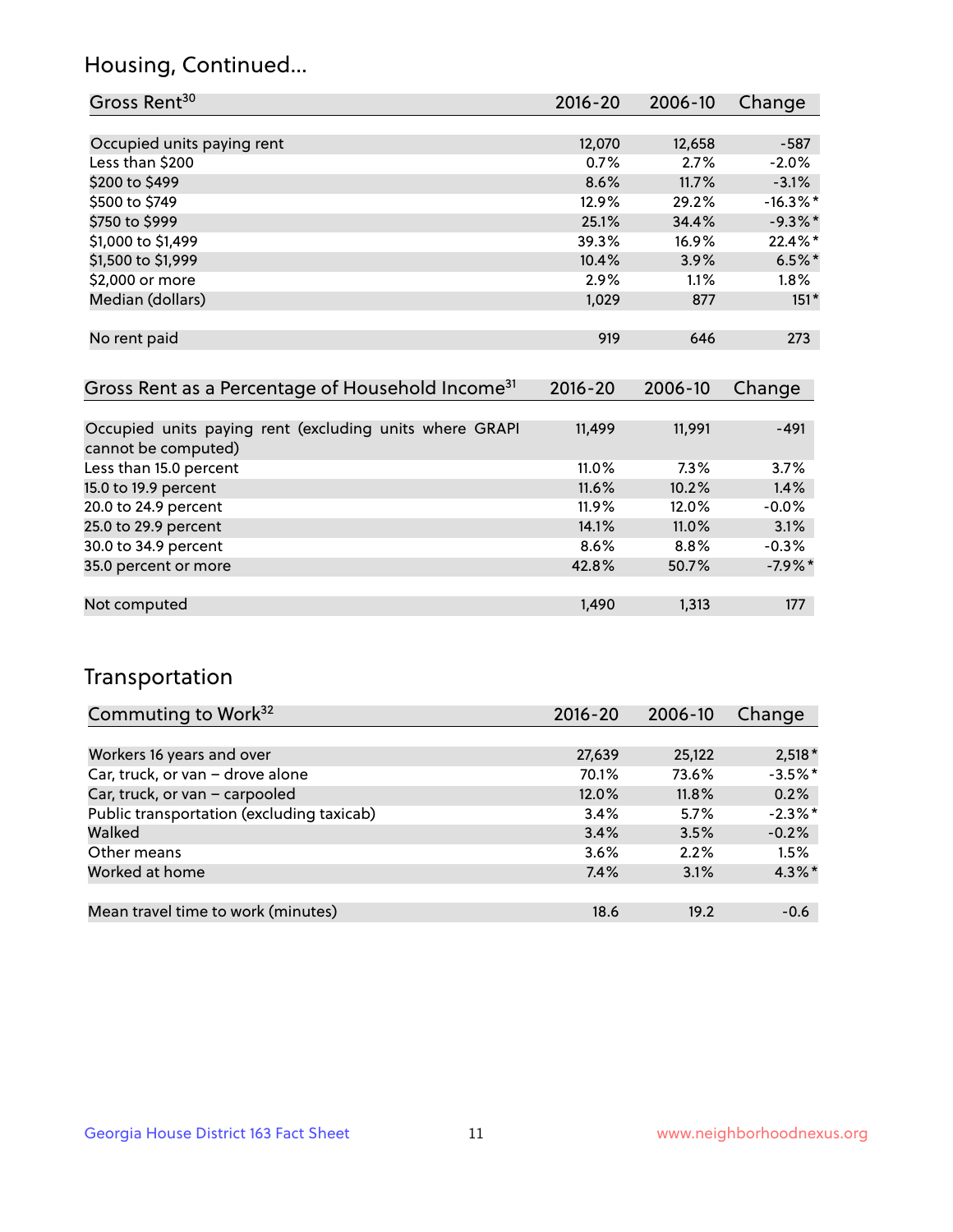## Transportation, Continued...

| Vehicles Available <sup>33</sup> | 2016-20 | 2006-10  | Change    |
|----------------------------------|---------|----------|-----------|
|                                  |         |          |           |
| Occupied housing units           | 22,898  | 24.132   | $-1.234*$ |
| No vehicles available            | 14.3%   | $16.8\%$ | $-2.6%$   |
| 1 vehicle available              | 41.0%   | 42.2%    | $-1.2%$   |
| 2 vehicles available             | 31.9%   | 30.0%    | 1.9%      |
| 3 or more vehicles available     | 12.9%   | 11.0%    | 1.9%      |

#### Health

| Health Insurance coverage <sup>34</sup>                 | 2016-20 |
|---------------------------------------------------------|---------|
|                                                         |         |
| Civilian Noninstitutionalized Population                | 58,221  |
| With health insurance coverage                          | 82.4%   |
| With private health insurance coverage                  | 53.3%   |
| With public health coverage                             | 37.8%   |
| No health insurance coverage                            | 17.6%   |
| Civilian Noninstitutionalized Population Under 19 years | 13,788  |
| No health insurance coverage                            | 5.9%    |
| Civilian Noninstitutionalized Population 19 to 64 years | 35,979  |
| In labor force:                                         | 28,276  |
| Employed:                                               | 25,952  |
| With health insurance coverage                          | 75.4%   |
| With private health insurance coverage                  | 70.1%   |
| With public coverage                                    | 7.4%    |
| No health insurance coverage                            | 24.6%   |
| Unemployed:                                             | 2,324   |
| With health insurance coverage                          | 50.0%   |
| With private health insurance coverage                  | 30.5%   |
| With public coverage                                    | 20.3%   |
| No health insurance coverage                            | 50.0%   |
| Not in labor force:                                     | 7,703   |
| With health insurance coverage                          | 76.0%   |
| With private health insurance coverage                  | 45.4%   |
| With public coverage                                    | 36.2%   |
| No health insurance coverage                            | 24.0%   |